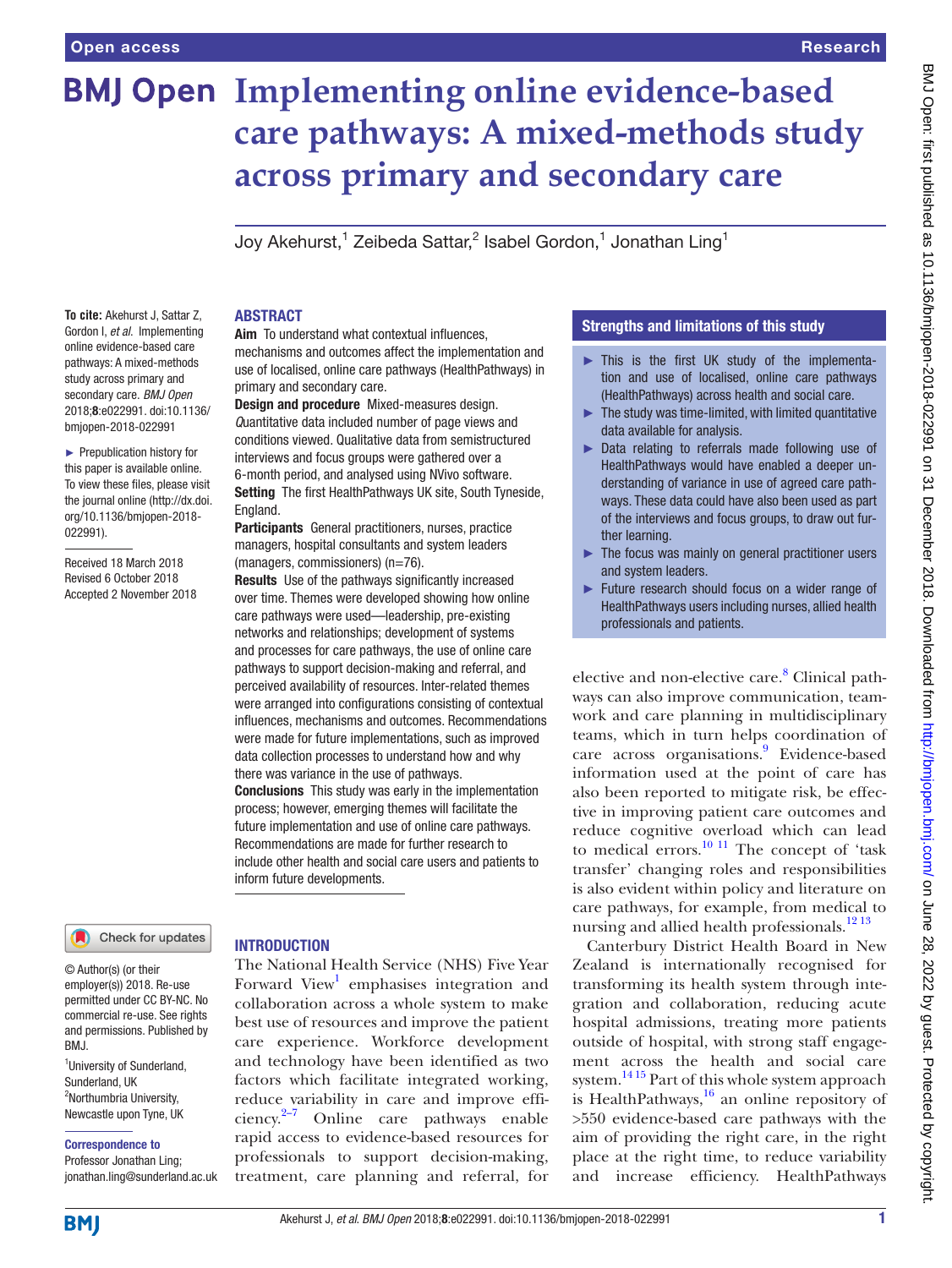#### Open access

provides a combination of clinical guidelines, local process information (for referrals and diagnostics and associated clinical responsibilities), service directory information and patient information. For example, a primary care clinician can access a pathway for cognitive impairment, which includes which tests/assessments should be conducted in a primary care setting (agreed between primary and secondary care clinicians), differential diagnoses, when and how to refer to a local specialist, what local services there are to support the patient and their family, and information about the condition for patients. HealthPathways has been implemented in 33 sites in New Zealand and Australia, in largely mixed private and publicly funded health and social care economies, covering  $>25$  million people.<sup>17 18</sup>

South Tyneside in the northeast of England is an NHS Integrated Care Pioneer $19$  and the first UK site to implement HealthPathways. HealthPathways went live in August 2016 with 50 care pathways accessed via a weblink.

The aim of the study was to understand what contextual influences, mechanisms and outcomes affect the implementation and use of localised, online care pathways (HealthPathways) across primary and secondary care for this national pilot site.

#### **METHODS**

The study methodology draws on the realist approach to evaluation,<sup>[20](#page-10-0)</sup> providing an explanatory analysis aimed at showing what works for whom, under what circumstances, in what respects and how in order to provide an in-depth understanding of an intervention and how it can be made to work most effectively. In this paper, we focus on examining the relationship between the context in which the HealthPathways system is applied, the mechanisms by which it works and the outcomes which are produced. $^{21}$  This approach is useful as a pragmatic way of understanding the contextual complexity within which interventions can take place and influences over how they work, such as with HealthPathways where there may be multiple external variables or where there is an evolving intervention.<sup>20</sup> <sup>22</sup> <sup>23</sup>

Data gathered included HealthPathways usage data, interview and focus group data. Semistructured topic guides developed for one-to-one interviews and focus groups included broad issues identified through documentary analysis and in current evidence on clinical pathway systems and HealthPathways. Focus group and interview data were collected to provide rich data across disciplines and team members.

Sets of themes generated via analysis using NVivo software were arranged as configurations under the headings of context, mechanisms and outcomes (see [table](#page-1-0) 1). During manual analysis, themes found to be inter-related both within these headings and across each configuration were included.

#### Sampling and recruitment

Ten general practitioner (GP) practices in South Tyneside were purposively sampled and invited to participate in interviews and focus groups. Participants were selected based on variables such as geographic location, size of practice, years of experience as GPs and whether they were currently users of HealthPathways, to ensure a wide range of views. Four of the practices were unable to participate within the time frame of the study due to external pressures (planned Care Quality Commission inspection, practice mergers). Hospital consultants were also invited to participate. Participants (n=76) included GPs, district nurses, practice nurses, practice managers, healthcare assistants and system leaders. System leaders (clinical and non-clinical) either had roles in the strategic or operational development of HealthPathways, in individual pathways as subject matter experts or were clinical editors (two GPs who worked part-time to support the writing of pathways). Three of the system leaders had clinical and management responsibilities (hospital consultants). One system leader was from a social care background. Four focus groups of GP teams were held with a total of 45 participants.

# Data collection

# **Quantitative**

Data were generated from the HealthPathways system using Google Analytics. Data included number of

<span id="page-1-0"></span>

| Themes for each of the configuration<br>Table 1 |                                                                         |                                                                               |                                                                          |  |  |
|-------------------------------------------------|-------------------------------------------------------------------------|-------------------------------------------------------------------------------|--------------------------------------------------------------------------|--|--|
| <b>Configuration Context</b>                    |                                                                         | <b>Mechanism</b>                                                              | <b>Outcome</b>                                                           |  |  |
|                                                 | Strategy<br><b>Ethos</b>                                                | Leadership                                                                    | Uptake                                                                   |  |  |
| 2                                               | Pre-existing strong networks and<br>relationships                       | Canterbury District Health<br>Board input                                     | First impressions from introduction phase                                |  |  |
| 3                                               | Systems for development of<br>HealthPathways and individual<br>pathways | Development process<br><b>Training</b><br><b>Practical usage</b>              | Feedback                                                                 |  |  |
|                                                 | Decision-making and referrals                                           | HealthPathways for referrals<br>Two-way communication<br><b>Task transfer</b> | Compliance with pathways<br>Specific pathway outcomes-patient<br>stories |  |  |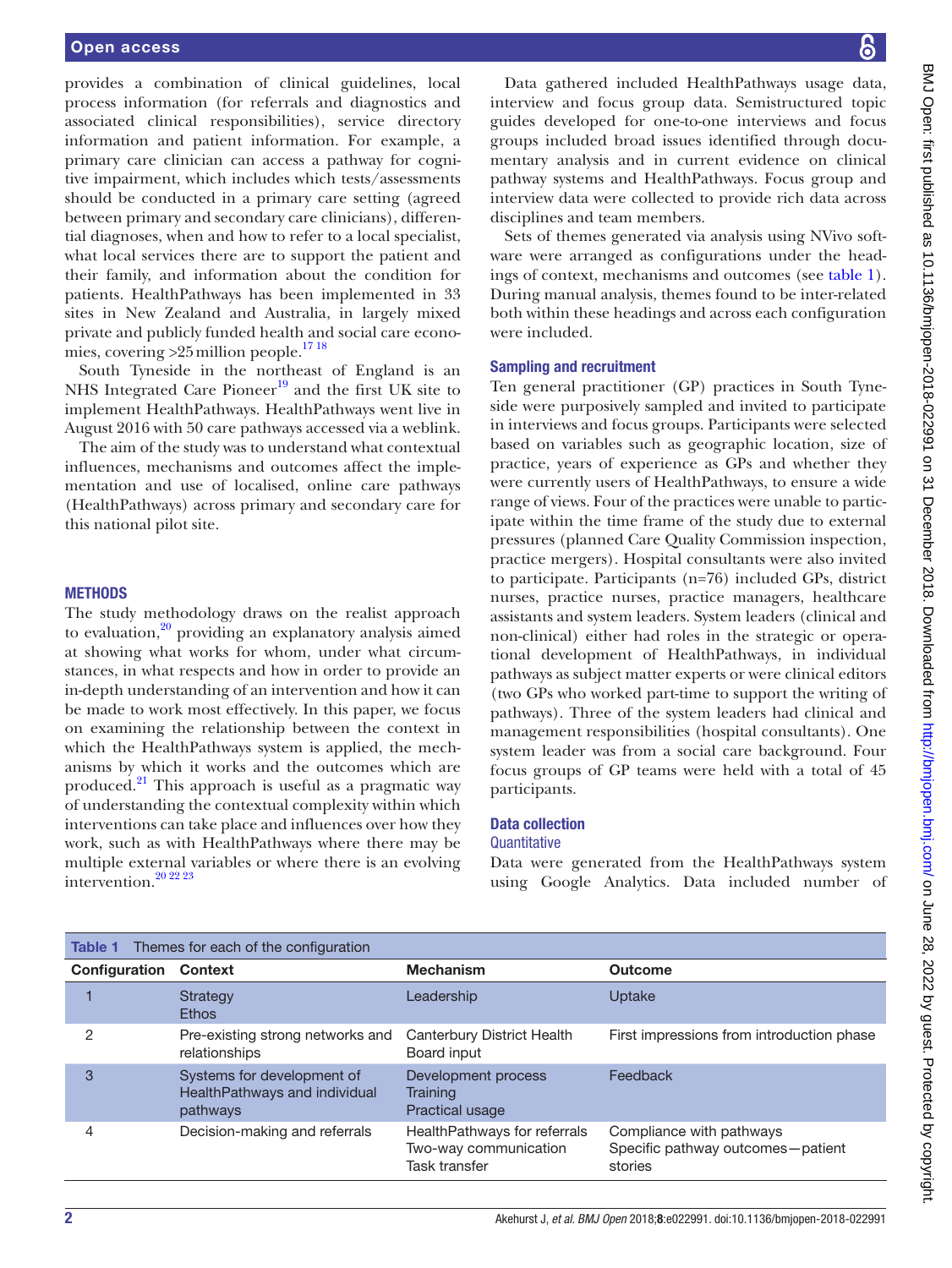<span id="page-2-0"></span>Figure 1 Number of sessions on South Tyneside HealthPathways from 16 August 2016 to 31 May 2017. A session is defined as a login to the online care pathway repository.

HealthPathways sessions and page views, number of users and use of specific pathways. Data were collected between 19 August 2016 and May 2017.

# Patient and public involvement

Patients were not involved in developing this initial study as the focus was on clinician use of online health and social care pathways.

#### **Qualitative**

Data from 15 semistructured interviews with system leaders and GPs as well as 4 focus groups (n=45) of GP practice team members were conducted. The interviews and focus groups took place in general practice meeting rooms, or sites most suitable for participants and lasted between 30 and 90min. Qualitative data were digitally recorded and transcribed verbatim prior to analysis by the research team. Notes from observations of two project meetings (n=8) between system leaders, commissioners and the research team were taken to support analysis.

### Data analysis

#### **Quantitative**

Data on use of HealthPathways were collated as a means of understanding the level of engagement. Number of sessions, page views and users were all collected monthly and analysed by correlation.

#### **Qualitative**

Thematic analysis was carried out using the qualitative research software package Nvivo; manual analysis was used to refine the initial findings. Context, mechanism and outcome configurations were developed from the themes emerging from the data. To improve validity, coding and interpretations were discussed by members of the research team (JA, ZS, IG) at regular meetings during analysis.

#### Report writing

We used the SQUIRE checklist when writing our report.<sup>[24](#page-10-2)</sup>

#### **RESULTS** Quantitative data

There were 130 GPs in South Tyneside who were given access to HealthPathways via a weblink for each practice. Other users in the practice also potentially had access.

In total, there were 7544 sessions on HealthPathways and 37186 page views in the study period. The number of sessions increased over this period from 477 to 1009, and the number of page views from 3309 to 4766 [\(figures](#page-2-0) 1 [and 2](#page-2-0)). There was a steady increase in use, suggesting the pathways were being accessed more regularly by practitioners. Over time, there were significant increases in numbers of both sessions  $(r=0.843, n=10, p=0.02)$  and users ( $r=0.794$ ,  $n=10$ ,  $p=0.006$ ), with a trend towards there being an increase in page views  $(r=0.627, n=10, p=0.052)$ .

In May 2017, 252 users had logged onto HealthPathways [\(figure](#page-3-0) 3). As there are 130 GPs in South Tyneside, there were potential multiple logins or other users than GPs. At the time of writing, the ability to determine who these were was unavailable.

#### Qualitative data

Themes that illustrate how HealthPathways might be implemented and used over the long term were identified. These themes are summarised as configurations in [table](#page-1-0) 1 within the framework of context, mechanisms and outcomes set out in the realistic evaluation model.<sup>22</sup>



Figure 2 Number of page views of South Tyneside HealthPathways from 16 August 2016 to 31 May 2017.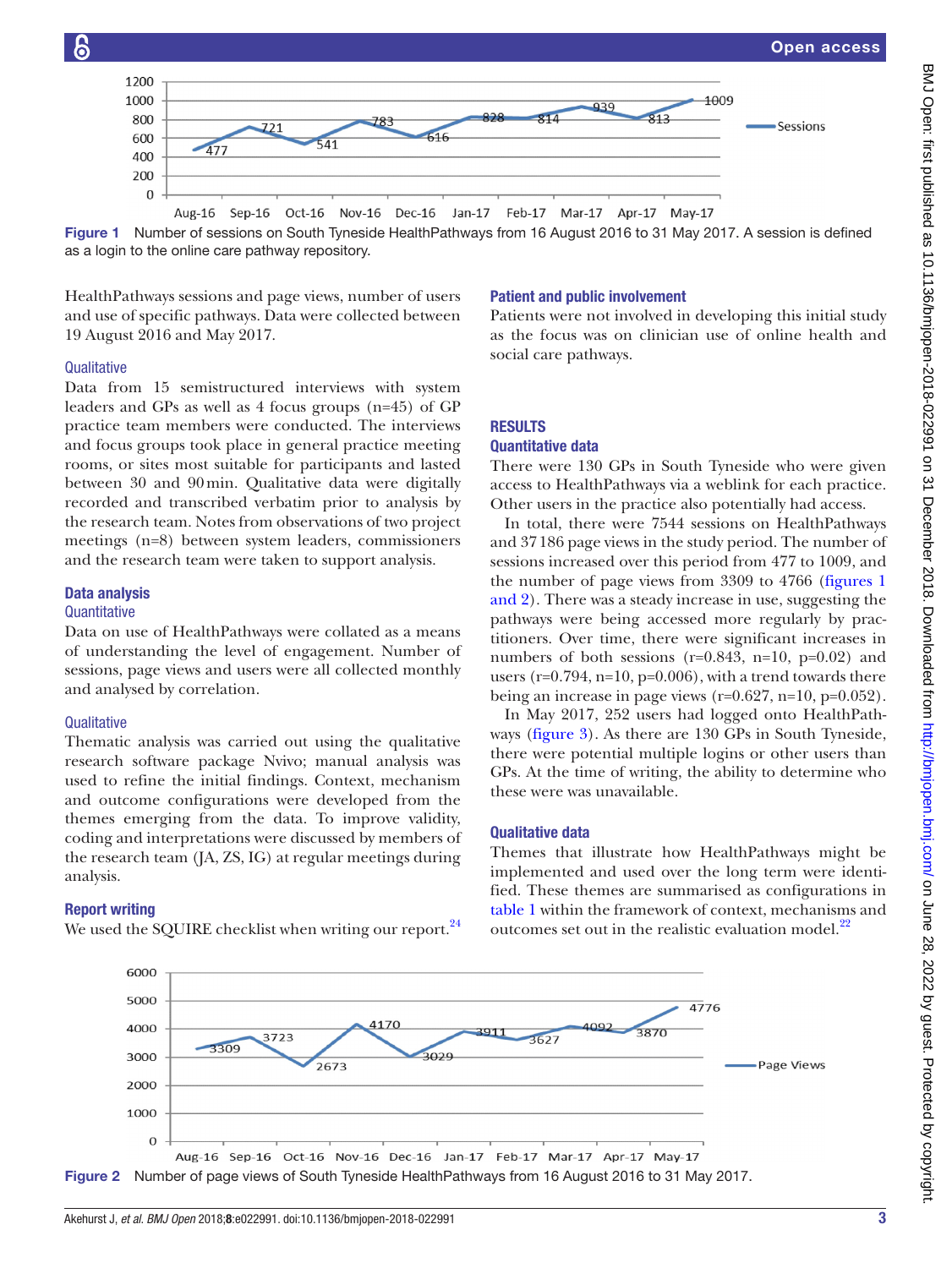



So there was a sense of real commonality, even though, very clearly, they're halfway round the world, but there was an obvious synergy in what they were doing and had done over the previous ten years and what we were trying to do in the borough. (System leader, I4, p. 2)

Leadership and exposure to leaders appears to have had a positive and motivational effect on potential users. Leaders included the Canterbury Team, system leaders, clinical editors and subject matter experts in primary and secondary care. Several participants commented on the importance of having a local champion. System leaders also recognised that gaining clinicians' interest and understanding of HealthPathways and the ethos underlying it could be a challenge, but integral to its successful implementation.

… persuasion of the secondary care community that they should give their time to come and be involved in these [launch/training events], is quite a significant ask … they totally need to get this. That is a challenge. (System leader, I4, p. 14)

Some comments suggested a need for careful management of users' expectations about HealthPathways during the set-up phase such as how it could be used, time commitment and how HealthPathways would benefit users.



<span id="page-3-0"></span>Figure 3 Number of users from August 2016 to May 2017 for South Tyneside HealthPathways.

Themes reported under 'Context' refer to the organisational structure, systems and ethos within which the HealthPathways system was embedded. Themes under the heading 'Mechanism' refer to processes by which the HealthPathways system was used and developed by participants. 'Outcome' themes refer to how participants perceived the HealthPathways system to have influenced particular contexts.

The configurations derived from thematic analysis of the data are described below.

# Configuration 1: strategy–leadership–uptake

Open access

This configuration focuses on the introduction phase and brings together the contextual theme of strategy, the mechanism theme of leadership and the outcome theme of uptake. These closely interlinked themes encompass how HealthPathways was set up within the localised user community.

The strategy for HealthPathways focused on what implementing it meant for the health and social care system and what motivated people to engage with it. Many system leaders were aware that HealthPathways was part of a system-wide transformation programme and were optimistic that it would help reduce pressure due to lack of resources in the locality. One strategy for implementation was a launch event which was well-attended (n=180) that aimed to engage clinical users with the idea of HealthPathways and encourage them to use it.

I think the launch that we did … I think, really did go a long way to selling it to people. (System leader, I1, p. 5)

A fundamental part of the HealthPathways strategy was its underpinning ethos. The way this was presented to users was a key leadership tool both at the launch and in ongoing project meetings and clinical forums. The ethos was focused on working together towards a common goal with an absolute commitment to partnership across all professional groups involved in the development, use and maintenance of the HealthPathways system.

We're talking about a way of working, we're talking about empowering clinicians and saying just do what's right—they do that. (I2, p. 5)

The optimism expressed by system leaders that the ethos of HealthPathways would be integrated into the working system did not always come across from those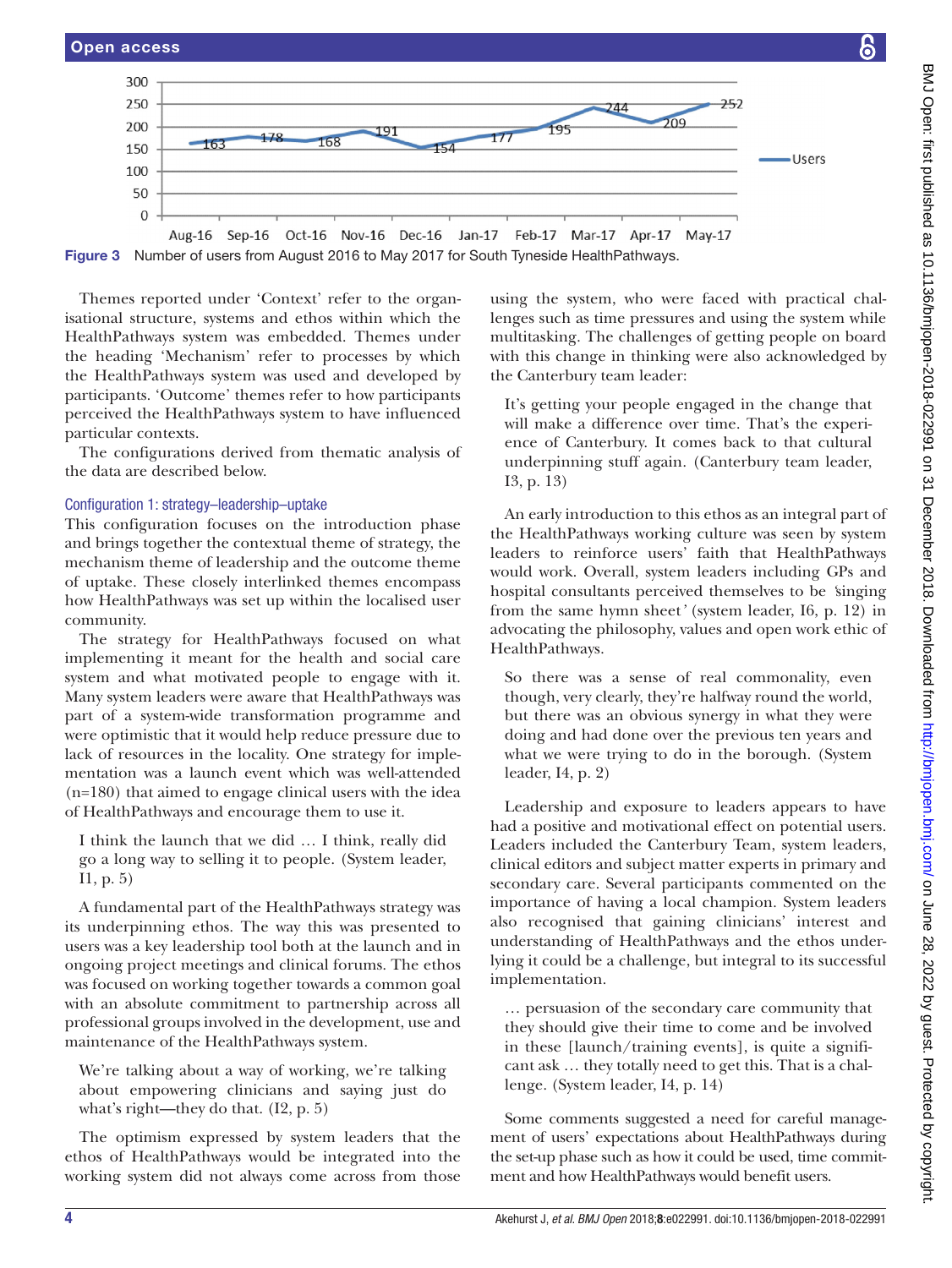R2: The CCG had a big roll-out event that we were all invited to come to.

R1: I think it was a bit over-sold. Because it [HealthPathways] doesn't give us all the answers that we want … (GP, I15, p. 4)

The clinical editors and subject matter experts felt they were developing a key leadership role in service development which they had not anticipated and were anxious about:

We've been asked to look at when we're writing a pathway, … are there areas where we can see that we could try and make a change? I think sometimes that's felt a little bit daunting. (Clinical editor, l9, p. 4)

The uptake of HealthPathways appeared to be influenced by their initial perceptions of the system gained from the introduction phase. They commented on the launch event, training provided, education forums and first experiences of using the system and seemed to value the training, strong leadership and fast responses when providing feedback. They recognised that their views were formed on the basis of HealthPathways being newly introduced and that gaining trust in the system may take time.

I fired off an email and within 24hours the editors had looked at it, dealt with it, said thank you, and it was updated and it was working beautifully. So they are incredibly responsive if people are willing to [try]. (GP, I7, p. 7)

Participants who did not attend the launch or who had not met those who had successfully implemented Health-Pathways appeared less enthusiastic about system transformation opportunities and benefits for patients. For some clinicians it was gaining insight from peers which was most persuasive. For example, practices where GPs were developing pathways their GP colleagues seemed to be more engaged with HealthPathways:

We've had quite a lot of information leading up to Health Pathways, when we've been to talk to some of the CCG. […] One of the GPs in the practice works at the CCG as well. So, we've had quite a lot of information … (GP, l4, p. 1)

Practical suggestions were made to both improve and ensure the uptake of HealthPathways i, for example, linking HealthPathways to the patient health record or the referral system, both of which would save users time. System leaders acknowledged clinicians' lack of time in their strategy to *'*only push where the open door is*'* (I2b, p. 6). Time delays in developing and agreeing pathways with hospital medical staff were reported by GPs involved as subject matter experts as having the potential to affect uptake.

Configuration 2: pre-existing strong networks and relationships— - Canterbury District Health Board input—first impressions

This configuration describes how the presence of existing working relationships (context) set the scene for the involvement of the Canterbury team in launching Health-Pathways and training people to lead and use the system (mechanisms). Clinicians' first impressions of Health-Pathways from the introductory phase were outcomes.

Participants across groups described the pilot area as having particularly strong networks that were in place before HealthPathways was introduced. These influenced overall impressions of HealthPathways from the outset. They recognised this context as unusual and felt this was a key factor in the effective implementation of HealthPathways locally. The Canterbury team were struck by the level of formal and informal dialogue between stakeholders:

.… they'd already worked very hard to develop a lot of the relationships between the key players, which was the prime reason that we came here. And they had some leaders in place who were motivated to [promote] change. (Canterbury system leader I3)

There was also optimism about the role of educational forums where relationships had already developed between clinicians; these were felt to be potentially useful for giving feedback on the development, use and outcomes of pathways.

I became much more enthusiastic about Health Pathways after going to a care of the elderly meeting … that certainly contributed to developing a pathway …. which is possibly more important than the actual guideline. (GP, I7, p. 2)

Involvement of the Canterbury team was seen as fundamental in helping establish use of the HealthPathways system and reinforcing what worked for them in a new locality. For example, system leaders in South Tyneside commented on how the Canterbury Team helped realise their existing networks and relationships:

The major thing that, I think, we took from Canterbury, was really about the partnership element. So, this was not about organisational barriers or boundaries, it was really about trying to open up much more and be part of the system and work a system together … (System leader, I4)

Participants' first impressions of HealthPathways revealed differences in opinion between and within groups about to start using the system. Those from both clinical and non-clinical settings reported system fatigue and practitioners' lack of time being the context for its introduction.

I'm not asking it to be discussed every month [at practice meetings] just a little reminder to keep letting people know it is there. Otherwise it will just dwindle away like everything else. (GP, I10, p. 5)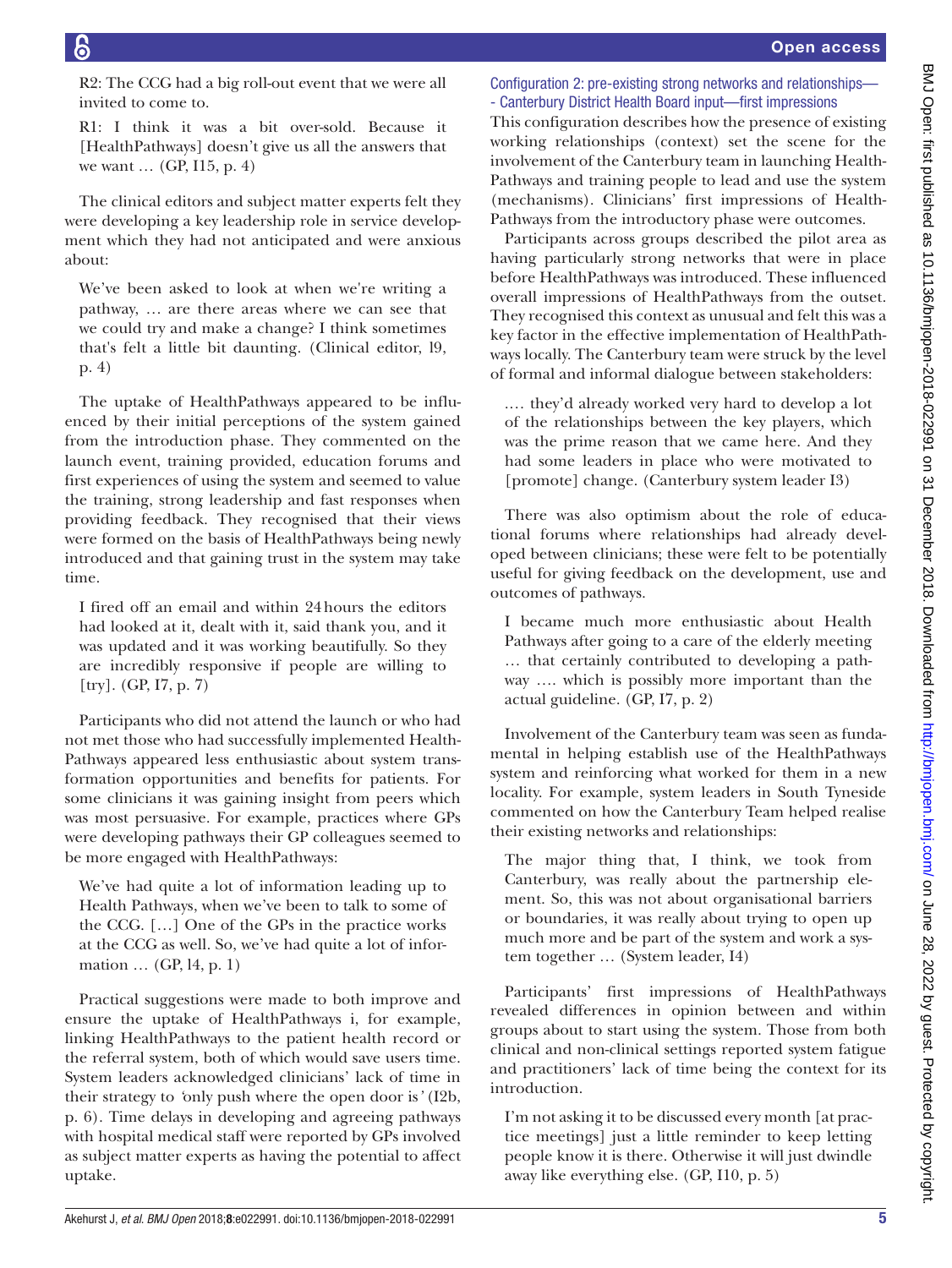### Open access

Clinicians' reasons to use HealthPathways varied, for example, some hospital consultants saw the trade-off between investing time and the resulting information available as beneficial, some GPs saw it as an information resource and others expressed caution about promoting the use of HealthPathways to reduce secondary care demand.

It's an accessible way of me getting the answers that I want that are going to help me with a particular patient I have sat in front of me. And that's not always about reducing demand on secondary care … (GP, I12, p. 2)

However, others were unsure of the impact of Health-Pathways on their practice at this early stage:

I don't think it's made a massive difference to my referral patterns. But that might be if I used it a bit more, it could. I don't know— [Name] is a bit more of an enthusiast. But it's only just started. (GP, I7, p. 4)

In contrast, both clinical and non-clinical system leaders seemed more confident in the usage of Health-Pathways and felt HealthPathways was a way to improve efficiency by preventing illnesses progressing by speeding up referrals to the correct place, thereby saving money rather than cutting back on services.

… you can see that they [GPs] are using it. They appreciate that the information is in one central repository and they are referring when needing to refer and doing what actually should be done in primary care. (System leader/hospital consultant, I8, p. 2)

There were some tensions between GPs and hospital consultants in their perceptions of how HealthPathways was used and the benefits it offered them which may have an impact on long term use. There was concern about creating a *'*them and us culture*'* (GP, I17, p. 14) with the patient in the middle, when the intended seamlessness between primary and secondary care did not work. Another concern was whether input into the development of a pathway was required from both primary and secondary care, or from clinicians with different clinical backgrounds:

The pathway sits, sort of, between myself and with [Name], who's one of our elderly care consultants. So, it had to be done jointly, and again there were complications in terms of input from my side, from her side, and then pulling all that together and where the pathway sits neatly in speciality, perhaps, it's a bit more straightforward. (System leader, 19)

Some secondary care participants expressed concerns that the online care pathways would mean a potential shift of resources to primary care from the hospital, despite the hospital having a contract, which was not at that time funded by activity levels. Some GPs wanted to use the care pathways repository as a tool to demonstrate their continued professional development, as some clinical guidelines systems can; it was thought this may encourage more use and promote GPs' engagement with HealthPathways:

The reason that I know other doctors like [another online system] is because it logs that you've been in. So, at any stage you can say 'Give me a history of the things that I've looked up.' And it will give you [that] ... So that is useful for recording of your continual professional development … (GP, 12)

Other GPs saw HealthPathways as a directory of services or clinical resource rather than a local team approach to developing referral pathways. There were also GPs who saw it as a tool to support effective and efficient decision-making, to make better use of resources in the health and social care system, and to improve patient care. When clinicians were asked if HealthPathways had improved their relationships with patients, only a small number of users had engaged in any discussion about care pathways with a patient; however, some saw the potential:

If we genuinely believe that shared decision-making and people being involved in their own care, enables and empowers them and increases satisfaction, compliance, then me being able to go through a pathway with someone, I think would be helpful ... (GP, I7)

While clinicians' views were mixed there was a common element of uncertainty that HealthPathways could be a sustainable new approach to delivering care at this stage of its development.

# Configuration 3: systems for development of HealthPathways and individual pathways—development process, training, practical use, pathways—feedback

This configuration focusses on the system factors such as the way pathways were set out, developed and used by participants. The context themes are systems for development of HealthPathways and individual pathways, the mechanism themes are the development processes and practical usage of the pathways and the outputs are feedback about pathways.

The systems for development consisted of HealthPathways and individual pathways. Fifty pathways were prioritised for initial development based on existing Canterbury pathways which could be localised, or which were 'quick wins' for the system as they did not need localisation, and which HealthPathways users identified would be most useful from the onset ([table](#page-6-0) 2). Getting the first 50 pathways ready for the launch proved challenging for clinical editors due to poor planning, lack of information about how to do it and a lack of time and staff.

I knew I shouldn't have been up at two in the morning doing it … we were just told to get out and go and do it … Because we weren't told, right, these are the steps, this is the very detailed process … And it just caused delay and challenge. (System leader, I2, pp. 13–14)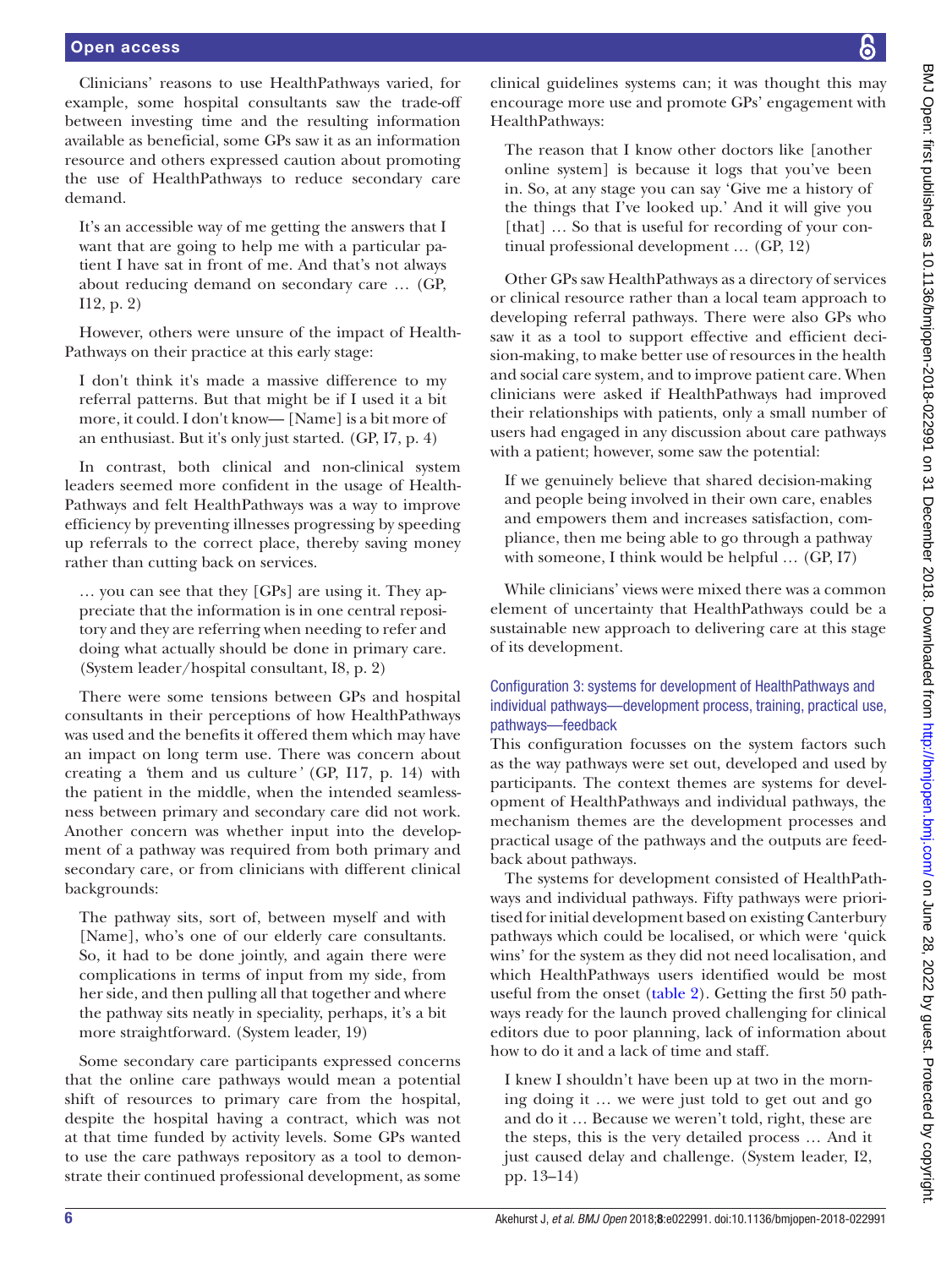<span id="page-6-0"></span>

|                                        |            | Table 2 The 10 most frequently visited pathways in South Tyneside (localised and non-localised), May 2017 |            |
|----------------------------------------|------------|-----------------------------------------------------------------------------------------------------------|------------|
| <b>Localised pathways</b>              | Page views | Non-localised pathways                                                                                    | Page views |
| Chronic obstructive pulmonary disease  | 428        | End of life                                                                                               | 105        |
| Heart failure                          | 406        | Hyperlipidaemia                                                                                           | 74         |
| 2-week wait suspected cancer referrals | 350        | Differentiating asthma from chronic obstructive<br>pulmonary disease                                      | 58         |
| Atrial fibrillation                    | 321        | Insulin-starting and ongoing management                                                                   | 56         |
| Integrated care teams                  | 306        | Type 2 diabetes - newly diagnosed                                                                         | 53         |
| Deep vein thrombosis                   | 250        | Abnormal liver function tests                                                                             | 52         |
| Non-acute cardiology                   | 214        | Advanced care planning                                                                                    | 52         |
| Chronic kidney disease in adults       | 213        | Cardiovascular risk assessment                                                                            | 49         |
| Diabetes continuing care               | 201        | Spirometry interpretation                                                                                 | 45         |
| Diabetes diagnosis                     | 200        | Urinary tract infection in adults                                                                         | 45         |

There were different approaches to the development process for pathways. GPs had mixed views on the process of inputting information and getting feedback, some found it easy and underlined the importance of a partnership approach to developing the system locally; others found the differences in medical terminology or time delay of working with editors in New Zealand frustrating.

The problem is, currently they're not all localised to [the local area]. And that can be very frustrating, to go in and find that you've got this problem and the way to manage it is to refer it to Canterbury Health Board. (GP, I7, p. 3)

Some subject matter experts (consultants and GPs) discussed the proposed content via email rather than planned subject matter group meetings; however, this approach was seen as being less productive and taking longer than face-to-face discussion. Using existing clinical education meetings was suggested as a better place to discuss and agree care pathways, and was felt would also improve integrated working across the system.

It was important to users that their views were listened to during the development of pathways. HealthPathways has a user feedback system called DOT which enables users to log queries or suggested amendments. Users reported that they were more likely to engage with HealthPathways if they received prompt and positive feedback, when they logged a query, as this reinforced their clinical expertise seeing their own impact on the system was also a factor that motivated them.

… with the blood pressure targets for diabetes …. they changed them within 24hours, saying thanks for identifying it, and letting us know what the real [correct] ones are. We've changed it. And it does make you buy in, that sort of thing. (GP, I7, p. 7)

Challenges during the development stage of Health-Pathways included a lack of clinical time to develop, agree and use HealthPathways. This was particularly challenging for clinical editors who reported that they

needed more time than planned to set up the initial pathways required for the launch. This was because their role increasingly had a service development function to ensure services were configured in line with the evidence base in HealthPathways. This affected timely delivery of new pathways and meant additional costs for others in the system.

The bottom line is things that would facilitate the use of Health Pathways, would be having all the health pathways localised at the time of going live. I appreciate there's a financial constraint to doing that … (GP, I7, p. 3)

At this early stage, it was unclear how these costs might be captured or analysed to be able to demonstrate future return on investment. Other clinicians also felt they did not receive additional time or financial resources to contribute to the development of pathways:

In terms of practical usage, clinicians' motivation seemed to be influenced by the way pathways were set up and how they could be accessed.

One of the things that I'm not keen on with the pathways, is there are … There are quite a lot of ifs, buts and therefores. So you can't follow one through with the patient because it is designed for a medic. And you can't pick one up that you've not used before mid-consultation, because there isn't a natural flow to them. There's almost too much information. (GP focus group, I7, p. 5)

Training in the use of HealthPathways was made available for all GP practices, but many felt the system was intuitive and easy to use without training. Some of these GPs reported using HealthPathways as a resource directory rather than being involved with the development of pathways. Non-clinical system leaders who were not used to NHS terminology found this aspect of using Health-Pathways took time to learn.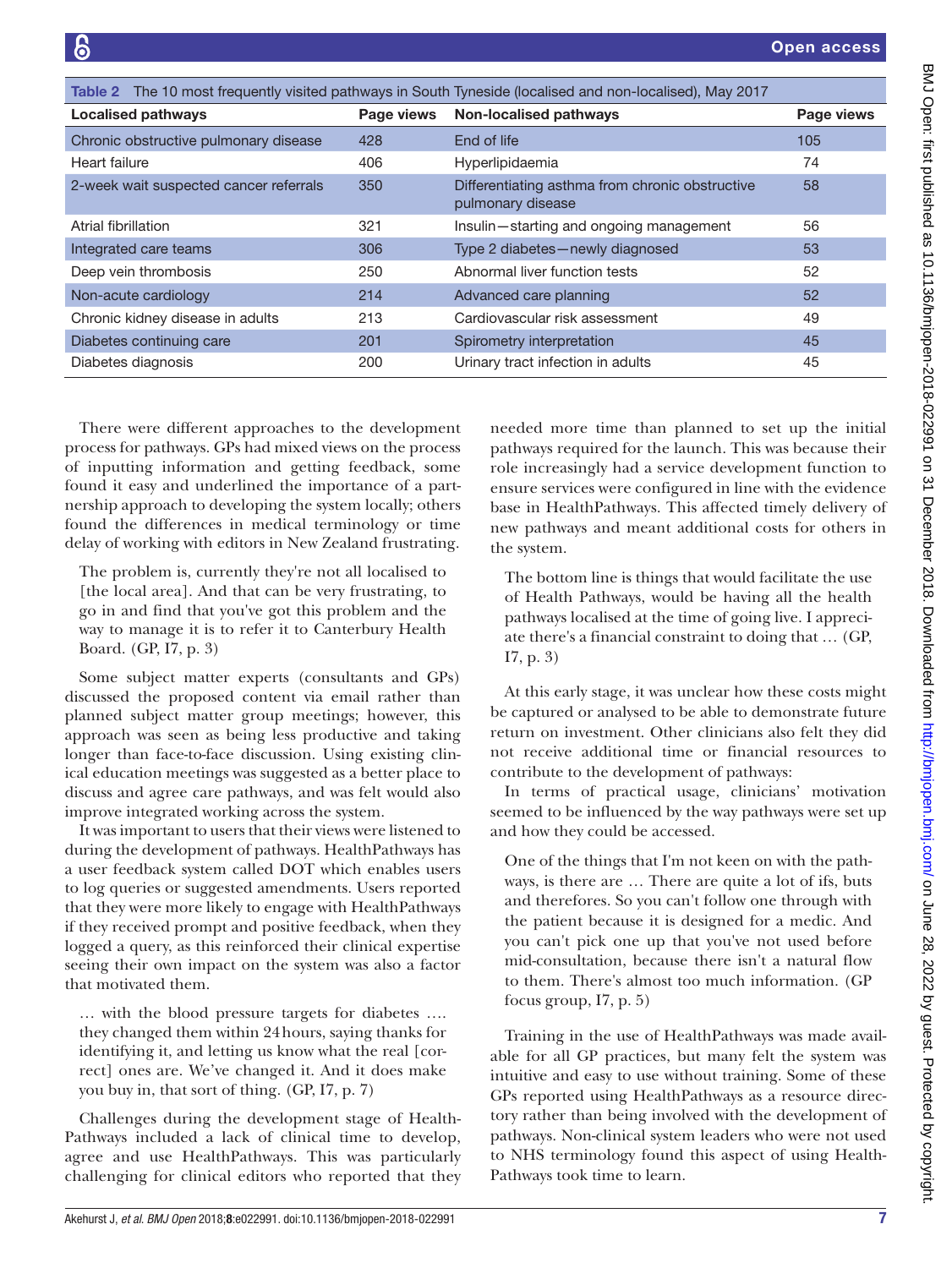If you're from that kind of industry and you already know the terminology and things like that, that's half the battle. (System leader, I1, p. 4)

The use of localised pathways was greater and related to the most common conditions encountered. Some GPs reported however that if a condition was commonly occurring, they would be *less* likely to view the pathway, as they felt they knew what the correct pathway was. There were mixed views about using the non-localised, New Zealand, pathways. Some felt this was a 'trust' issue, that is, whether the clinical evidence base would be the same in the UK. The fact that some pathways were not localised, accurate (in terms of UK practice) or complete was perceived as a potential barrier to using the system to its full capacity:

I mean, of course there are lots which are not relevant to us, because it's the New Zealand stuff. Which, again, are referred to for the clinical information, but not for the referrals and stuff like that … (GP, I10, p. 4)

Others however reported the clinical content of pathways which were already developed was as good as, if not better than, others developed elsewhere in the UK.

In terms of practical use, HealthPathways was not currently integrated into existing patient health and social care record systems. This meant users needed to access HealthPathways via an additional screen. This switching between screens reduced use of HealthPathways. Using HealthPathways was also felt to be more difficult if a patient was present or when consulting with patients with multiple health conditions.

It was a patient who had a number of different health conditions. So, one of their health problems meant that the straightforward Health Pathways pathway would have been inappropriate in their case … (GP, I14, p. 5)

At the time of the study, the design of the HealthPathways system was such that data about individual use were not available to system leaders; these would have been useful to understand patterns of use, and to identify areas for further development both in terms of pathways and training for users.

# Configuration 4: decision-making and referrals—two-way communication, task transfer, compliance—specific pathway outcomes

This configuration focuses on the use of HealthPathways in clinical practice, where context themes were decision-making and referrals, mechanisms were task transfer and two-way communication and outcomes were compliance with pathways or specific outcomes.

A key objective of HealthPathways is to support decision-making and referral to enable more care to be delivered in primary care, community care and patients' homes, and to make best use of resources across the system. At the time of data collection, the HealthPathways

I get the feeling that not all of them are using it. I think there are certain conditions that I deal with, where if you follow the pathways it's all there. But we're still getting referrals for some of these cases where …, if you follow the pathways, you wouldn't refer … (System leader, 19)

In addition, the challenges of complying with newly agreed pathways were also articulated by a secondary care clinician:

I was discharging a patient—very stable, on insulin, kidney disease stable—who'd I'd looked after for 12 years. And I made it clear, you know, 'discharging you back to your GP, but you've got a safety net' etc. … I think that [HealthPathways] really is the thing which has helped me to do that. And it can be difficult …. because you do build your relationship with patients. But ultimately, if your clinics are overbooked, are you really doing a service? (System leader, I8)

Built into HealthPathways care pathways is the concept of 'task transfer' from hospital consultants to GPs as part of the vision for more care outside of hospital. An emerging theme was of task transfer from GPs to nurse practitioners and district nurses. The small number of nurses in focus groups who had used HealthPathways felt they would engage more if HealthPathways could provide more clarity about care pathways for patients who were discharged from hospital care, as well as for referral in:

In principle, the system is a one-way system. So, it's [HealthPathways] designed to help secondary care by us following pathways that they set out for us to follow to send the patient in. Perhaps one of the improvements would be if primary care wrote the pathway for secondary care to send people back out. (Nurse practitioner, 17)

The importance of two-way communication, task transfer and the role of HealthPathways to prevent a 'them and us' culture was a common theme:

I appreciate the volume of work that they [hospital consultants] do, but I don't know exactly everything that they do. … if this is truly about integrated care—if this is truly about making things better for everyone within the NHS, then actually it's not working. Because if it's creating a them-and-us culture … That's no interface at all … (GP, 17)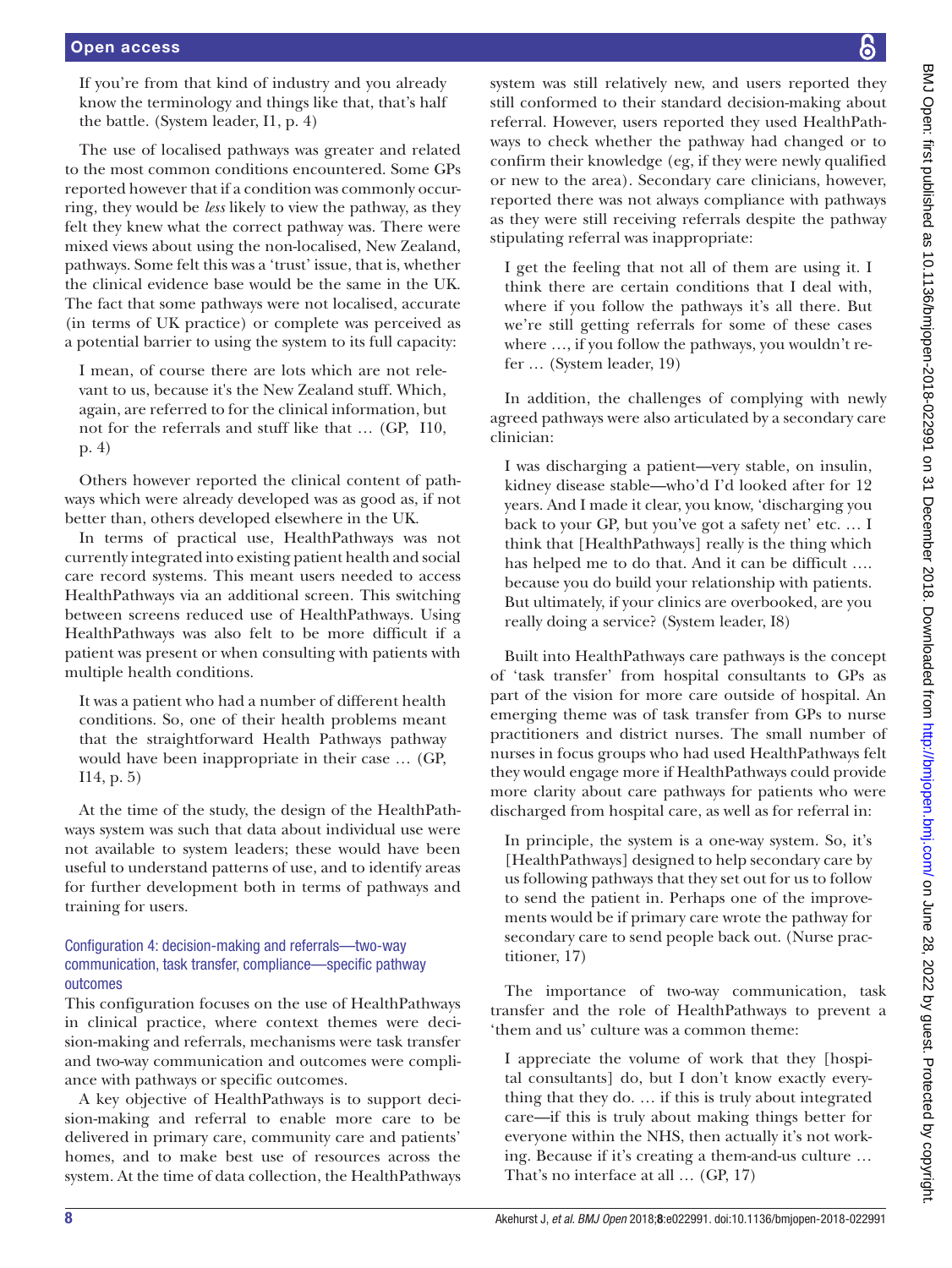Quantitative data on specific pathway outcomes were unavailable as the system was not yet sufficiently developed to be able to do this; however, there were several comments from HealthPathways users about when a pathway had supported the right care for a patient and suggesting there could be positive outcomes for the patient.

I'd not seen [the patient] for a very long time … and gave them up to date information about that pathway and what to prescribe so it was useful. (GP, I14, p. 3)

#### **DISCUSSION**

This study is the first to examine the implementation of HealthPathways in the UK and was conducted at the national pilot site. The study started when HealthPathways had only been operational for 4months and yet we found there was an increasing number of HealthPathways users and a number of useful themes from the qualitative data which will support other implementations of online care pathways. HealthPathways had been in place for 11 months when the study concluded, so only initial recommendations on improving uptake were suggested. Implementing change, particularly at scale, often require time and targeted efforts, a finding which has been reflected in other studies.<sup>625</sup>

The four configurations were developed in line with a realist approach to explore practical ways of supporting future implementations of online care pathways across health and social care. These configurations provide evidence of the strong commitment of system leaders (clinical and non-clinical) to the strategy of HealthPathways implementation. Many clinical stakeholders were supportive of the implementation because they believed it helped decision-making and referrals. Leadership and well-developed pre-existing strong relationships across the health and social care economy were viewed as important for the sustainability of online care pathways and reflect findings from other sites outside the UK. $26\frac{27}{27}$  Improved communication through more face-toface contact in multidisciplinary education forums would support professional and organisational relationships and enhance engagement with HealthPathways. It would also be a clear pathway for referrals, with the potential to reduce tensions between primary and secondary care during a time of whole system change. $^{28}$  Education and clinical engagement and collaboration has a prominent focus in NHS policy,<sup>[29](#page-10-6)</sup> with varying views on whether integrated care pathways are enablers to collaboration or vice versa. $^{26\,30\,31}$  Our work reflects the importance of clinical engagement and feedback in pathway development observed elsewhere.<sup>32</sup><sup>33</sup>

We used mixed methods to gain insight into the implementation of HealthPathways within this complex environment. The challenges of interpretation of context, mechanisms and outcomes configurations are discussed in the literature, particularly as realistic approaches are

increasingly being used in health services implementa-tion studies.<sup>[23 34–36](#page-10-8)</sup> The decision, for example, of whether 'leadership' is a context, mechanism or outcome was explored with a purposive sample of HealthPathways users and non-users as well as clinical and non-clinical participants.

This study therefore focused not only on user perceptions of the implementation process but on the systems for development of HealthPathways and whether the pathways were being used. We found use of HealthPathways and clinicians' engagement with it was increasing. In particular, having local, complete pathways in a single repository motivated GPs to use the system. However, GPs and consultants who were acting as subject matter experts expressed concerns about the process of developing pathways in terms of consistency and speed. This meant that parts of HealthPathways were considered incomplete and therefore perceived to be inaccurate which may have influenced motivations to use and contribute to HealthPathways.

In HealthPathways sites outside the UK, additional facilitators and GP liaison officers work with GPs and clini $cians^{16}$  to support completion of pathways more rapidly. Analysis of the resources and process of pathway development identified that several services linked to specific pathways had not yet been configured. This meant that delivery was slower for some pathways, leading to additional time spent by clinical editors and subject matter experts, and potential loss of return on investment. Other studies have attempted to quantify the costs of clinician input into service development. $\frac{37}{7}$  The emerging role of clinicians' involvement as a potential transformer of services through the development of online care pathways requires further consideration in terms of the requirements and resources allocated.[15](#page-9-11)

Users reported that HealthPathways was an important new resource for decision-making and referrals enabling them to carry out their role more effectively. Shared decision-making with patients is an important local and national policy driver, which can be supported by the use of online care pathways and resources.<sup>38</sup> 39 Understanding the decision-making process through analysis of non-compliance or variance from agreed pathways was not within the scope of this study as data about referrals linked to agreed pathways were unavailable; however, several patient stories were cited with positive outcomes for patients. The influence of HealthPathways on shared decision-making requires further study.

Other researchers have found a reluctance to use guidelines and care pathways because there is often a perception that they are perceived to reduce professional judgement, personal focus on the patient and job satisfaction. $6\frac{40}{10}$  Others have found endorsement for pathways, but subsequently little evidence of actual use.<sup>[10 11](#page-9-4)</sup> This was not the case in this study, where our early data indicated increasing use of HealthPathways. In future, users will have individual rather than site logins, enabling data to be gathered to correlate between users, referrals and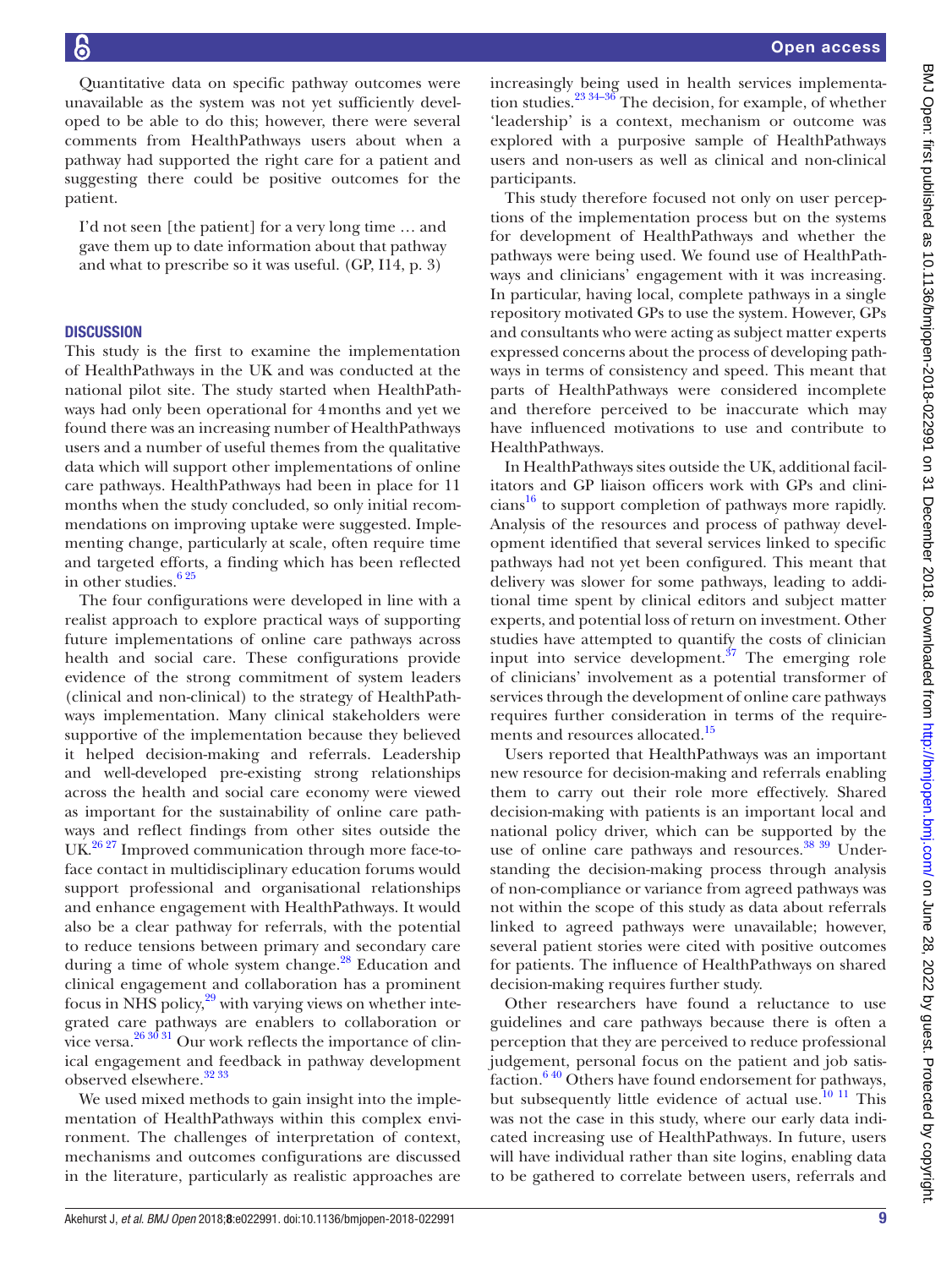outcomes. Other researchers have focused in more depth on the need for audit and analysis of variance in use of agreed pathways<sup>[9 37 38](#page-9-3)</sup>; however, quantitative data of the kind collected in this study could provide an analysis of non-compliance with, or variance from, pathways and could also strengthen future studies and service develop-ment.<sup>[26 41 42](#page-10-4)</sup> Ideally variance should be captured automatically as part of recording use.

# **CONCLUSION**

This study has provided early findings in relation to the implementation of online care pathways across health and social care. The configurations provide a framework for considerations to be made for future implementations sites. We found most users engaged with the principle of online care pathways as a tool in their day-to-day work, seeing the benefit for their patients and their local system. System leaders were seeing sustained uptake and engagement, with access now also being provided for a wider group of health professionals including nurses.

As other sites in the UK begin to implement Health-Pathways, there will be an opportunity for further research into online care pathways across the health and social care system, and to explore how context may affect implementation. New sites should ensure data collection and monitoring systems focus on outcomes (patient and care system) to establish return on investment and support future research in this area. Management of clinicians' expectations during the introductory phase could address tensions found between the ideal vision of HealthPathways voiced by system leaders and uncertainties voiced by users deriving from early practical experiences.

In New Zealand, a patient-accessible view of Health-Pathways has been developed to support a partnership approach to care and treatment, with patients being able to view a pathway before they consult a relevant health professional or see their GP. In this study, initial patient stories recounted by clinicians provided useful insights into patient outcomes; however, further involvement of patients in research into care pathways may provide different perspectives and contribute to care pathway and service development.

Acknowledgements The authors thank the participants from general practices in South Tyneside, South Tyneside NHS Foundation Trust, South Tyneside Clinical Commissioning Group, North of England Commissioning Support in particular the support of Shona Haining and Mark Girvan, South Tyneside District Council, HealthNet (link group to voluntary care organisations), Streamliners NZ.

Contributors JA was principal investigator, carried out some of the interviews and final analysis and was responsible for leading the writing of the manuscript. ZS gathered interview and focus group data, provided initial analysis of themes using Nvivo and a draft of initial findings. IG carried out manual analysis of transcripts during final stages of the project and contributed to the writing of the manuscript. JL assisted with the analysis and contributed to the writing of the manuscript.

Funding Funding for this research was provided by North of England Commissioning Support (NECS) and Streamliners (supplier of HealthPathways) <https://streamliners.co.nz/HealthPathways.aspx>. NECS provided representatives for the research project steering group.

Disclaimer The views expressed in this article are those of the research team and not an official position of the institution or funder.

Competing interests IG is married to a member of the executive team in South Tyneside Clinical Commissioning Group.

Patient consent for publication Not required.

Ethics approval Sunderland Research Ethics Committee and Health Research Authority (HRA).

Provenance and peer review Not commissioned; externally peer reviewed.

Data sharing statement Dataset available from the University of Sunderland respository SURE; access to data available on request.

Open access This is an open access article distributed in accordance with the Creative Commons Attribution Non Commercial (CC BY-NC 4.0) license, which permits others to distribute, remix, adapt, build upon this work non-commercially, and license their derivative works on different terms, provided the original work is properly cited, appropriate credit is given, any changes made indicated, and the use is non-commercial. See: [http://creativecommons.org/licenses/by-nc/4.0/.](http://creativecommons.org/licenses/by-nc/4.0/)

# **REFERENCES**

- <span id="page-9-0"></span>1. NHS. NHS England five year forward view. [https://www.england.nhs.](https://www.england.nhs.uk/wp-content/uploads/2014/10/5yfv-web.pdf) [uk/wp-content/uploads/2014/10/5yfv-web.pdf](https://www.england.nhs.uk/wp-content/uploads/2014/10/5yfv-web.pdf) (accessed 14 Feb 2018).
- <span id="page-9-1"></span>2. NHS. NHS England workforce. [https://www.england.nhs.uk/](https://www.england.nhs.uk/integrated-care-pioneers/resources/workforce/) [integrated-care-pioneers/resources/workforce/](https://www.england.nhs.uk/integrated-care-pioneers/resources/workforce/) (accessed 14 Feb 2018).
- 3. Health Education England. Building a digital ready workforce. 2017 <https://hee.nhs.uk/our-work/building-digital-ready-workforce> (accessed 4 Jun 2018).
- 4. Blaser R, Schnabel M, Biber C, *et al*. Improving pathway compliance and clinician performance by using information technology. *[Int J Med](http://dx.doi.org/10.1016/j.ijmedinf.2006.07.006)  [Inform](http://dx.doi.org/10.1016/j.ijmedinf.2006.07.006)* 2007;76:151–6.
- 5. Brennan N, Mattick K, Ellis T. The Map of Medicine: a review of evidence for its impact on healthcare. *[Health Info Libr J](http://dx.doi.org/10.1111/j.1471-1842.2011.00940.x)* 2011;28:93–100.
- <span id="page-9-10"></span>6. Rooney E. Developing care pathways--lessons from the Steele Review implementation in England. *[Gerodontology](http://dx.doi.org/10.1111/ger.12084)* 2014;31:52–9.
- 7. Rotter T, Kinsman L, James E, *et al*. Clinical pathways: effects on professional practice, patient outcomes, length of stay and hospital costs. *[Cochrane Database Syst Rev](http://dx.doi.org/10.1002/14651858.CD006632.pub2)* 2010;3:CD006632.
- <span id="page-9-2"></span>8. NHS. Next steps on the NHS five year forward view. [https://www.](https://www.england.nhs.uk/wp-content/uploads/2017/03/NEXT-STEPS-ON-THE-NHS-FIVE-YEAR-FORWARD-VIEW.pdf) [england.nhs.uk/wp-content/uploads/2017/03/NEXT-STEPS-ON-](https://www.england.nhs.uk/wp-content/uploads/2017/03/NEXT-STEPS-ON-THE-NHS-FIVE-YEAR-FORWARD-VIEW.pdf)[THE-NHS-FIVE-YEAR-FORWARD-VIEW.pdf](https://www.england.nhs.uk/wp-content/uploads/2017/03/NEXT-STEPS-ON-THE-NHS-FIVE-YEAR-FORWARD-VIEW.pdf) (accessed 14 Feb 2018).
- <span id="page-9-3"></span>9. Atwal A, Caldwell K. Do multidisciplinary integrated care pathways improve interprofessional collaboration? *[Scand J Caring Sci](http://dx.doi.org/10.1046/j.1471-6712.2002.00101.x)* 2002;16:360–7.
- <span id="page-9-4"></span>10. CPA-Rapid-Review-Effectiveness-of-care-pathways.pdf. [http://www.](http://www.cpa.org.uk/information/reviews/CPA-Rapid-Review-Effectiveness-of-care-pathways.pdf) [cpa.org.uk/information/reviews/CPA-Rapid-Review-Effectiveness-of](http://www.cpa.org.uk/information/reviews/CPA-Rapid-Review-Effectiveness-of-care-pathways.pdf)[care-pathways.pdf](http://www.cpa.org.uk/information/reviews/CPA-Rapid-Review-Effectiveness-of-care-pathways.pdf) (accessed 18 Feb 2018).
- 11. Hindle D, Yazbeck AM. Clinical pathways in 17 European Union countries: a purposive survey. *[Aust Health Rev](http://dx.doi.org/10.1071/AH050094)* 2005;29:94.
- <span id="page-9-5"></span>12. Horrocks S, Anderson E, Salisbury C. Systematic review of whether nurse practitioners working in primary care can provide equivalent care to doctors. *[BMJ](http://dx.doi.org/10.1136/bmj.324.7341.819)* 2002;324:819–23.
- 13. Grimshaw JM, Russell IT. Effect of clinical guidelines on medical practice: a systematic review of rigorous evaluations. *[The Lancet](http://dx.doi.org/10.1016/0140-6736(93)92244-N)* 1993;342:1317–22.
- <span id="page-9-6"></span>14. Charles A. Developing accountable care systems. [https://www.](https://www.kingsfund.org.uk/publications/developing-accountable-care-systems) [kingsfund.org.uk/publications/developing-accountable-care](https://www.kingsfund.org.uk/publications/developing-accountable-care-systems)[systems.](https://www.kingsfund.org.uk/publications/developing-accountable-care-systems)
- <span id="page-9-11"></span>15. Timmins N, Ham C. The quest for integrated care in New Zealand. [https://www.kingsfund.org.uk/sites/default/files/field/field\\_](https://www.kingsfund.org.uk/sites/default/files/field/field_publication_file/quest-integrated-care-new-zealand-timmins-ham-sept13.pdf) [publication\\_file/quest-integrated-care-new-zealand-timmins-ham](https://www.kingsfund.org.uk/sites/default/files/field/field_publication_file/quest-integrated-care-new-zealand-timmins-ham-sept13.pdf)[sept13.pdf](https://www.kingsfund.org.uk/sites/default/files/field/field_publication_file/quest-integrated-care-new-zealand-timmins-ham-sept13.pdf) (accessed 14 Feb 2018).
- <span id="page-9-7"></span>16. HealthPathways Community. HP Community. [https://www.healthpa](https://www.healthpathwayscommunity.org/) [thwayscommunity.org/](https://www.healthpathwayscommunity.org/) (accessed 14 Feb 2018).
- <span id="page-9-8"></span>17. Alison Boughey Consulting HealthPathways: An evaluation of its implementation in five Australian Medicare Locals. [http://www.alis](http://www.alisonbougheyconsulting.com.au/wordpress/wp-content/uploads/2013/01/Alison-Boughey-Consulting-AML-Alliance-HealthPathways-evaluation-final-report.pdf) [onbougheyconsulting.com.au/wordpress/wp-content/uploads/2013/](http://www.alisonbougheyconsulting.com.au/wordpress/wp-content/uploads/2013/01/Alison-Boughey-Consulting-AML-Alliance-HealthPathways-evaluation-final-report.pdf) [01/Alison-Boughey-Consulting-AML-Alliance-HealthPathways](http://www.alisonbougheyconsulting.com.au/wordpress/wp-content/uploads/2013/01/Alison-Boughey-Consulting-AML-Alliance-HealthPathways-evaluation-final-report.pdf)[evaluation-final-report.pdf](http://www.alisonbougheyconsulting.com.au/wordpress/wp-content/uploads/2013/01/Alison-Boughey-Consulting-AML-Alliance-HealthPathways-evaluation-final-report.pdf) (accessed 14 Feb 2018).
- 18. McGeoch G, McGeoch P, Shand B. Is HealthPathways effective? An online survey of hospital clinicians, general practitioners and practice nurses. *[N Z Med J](http://www.ncbi.nlm.nih.gov/pubmed/25662377)* 2015;128:1408.
- <span id="page-9-9"></span>19. England NHS. Integrated care pioneers. [https://www.england.nhs.uk/](https://www.england.nhs.uk/integrated-care-pioneers/) [integrated-care-pioneers/](https://www.england.nhs.uk/integrated-care-pioneers/) (accessed 14 Feb 2018).